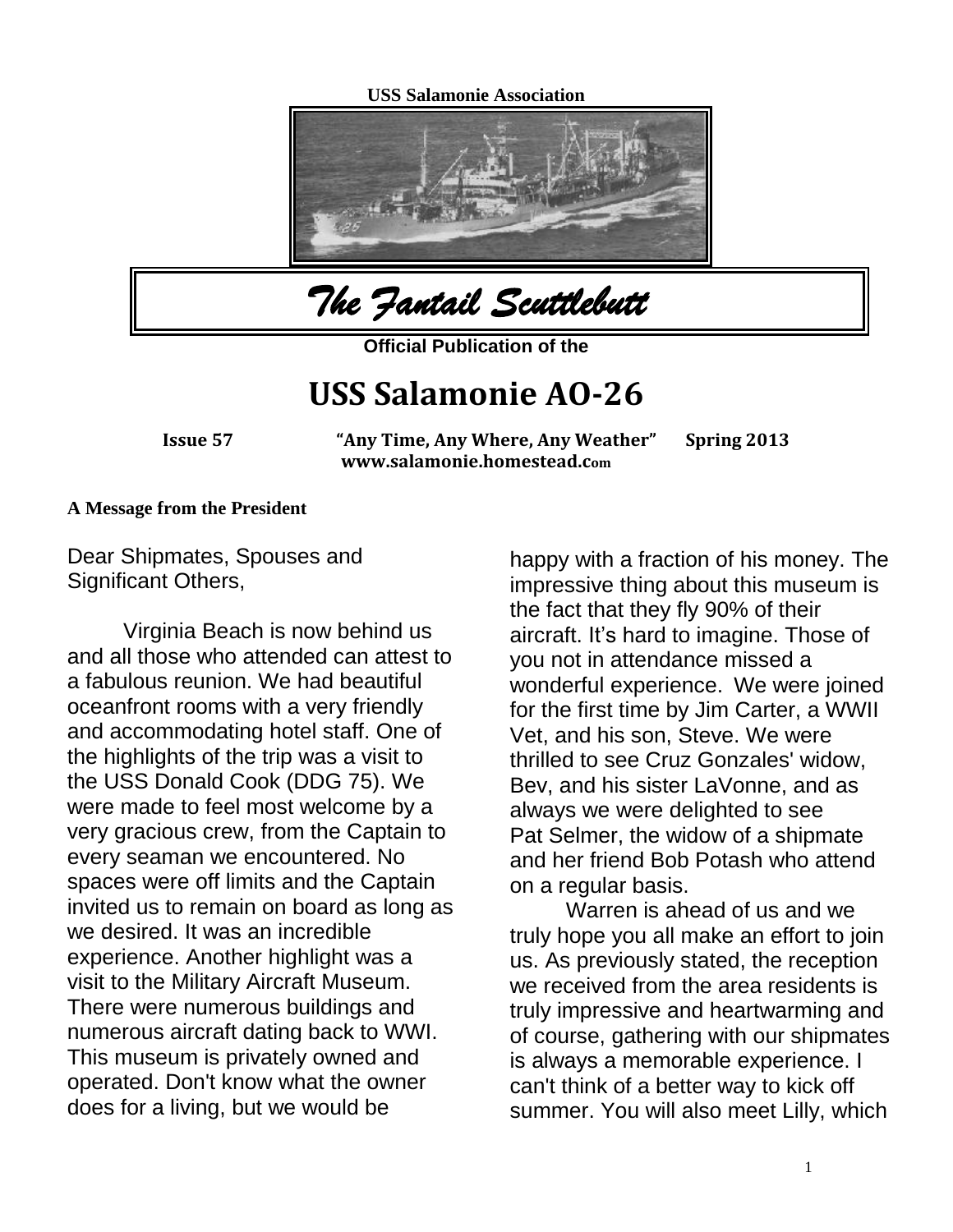in itself makes the trip to Warren worthwhile.

We once again, sincerely thank Dee & Don Bond, Dorothy & John Lichoff, and Rita & Dave Wood for their unselfish time and efforts on our behalf. Without their involvement this association might very well be history.

Sincere best wishes to all of you, Chuck Wazenegger

## **Activities in Virginia Beach** John Lichoff

The reunion in Va. Beach was well attended and we had 38 people show up for the banquet.

The Highlight of our tour was a group tour aboard the USS Donald C. Cook DDG57. We were met and piped aboard where the captain and XO personally met us and welcomed us aboard. After that they split us up into small groups of about 5 to 6 and we toured throughout the entire ship and were allowed to take all the pictures we wanted. They had a camera man there and took pictures of everything and are sending me a CD of all pictures for our Web site and museum.

#### **USS Salamonie Association**

The financial report was audited and signed for our records: We are in good financial shape presently with no outstanding bills. Don Bond has complete report if needed. Don and Dee have done wonders getting all of our records and files in order and proper forms completed.

Chuck Wazenegger is preparing a letter and form for us and The Knight-Bergman Civic Center stating that whenever the Salamonie association no longer exists, all moneys in bank and other accounts will automatically revert to the center for the

upkeep of our museum. Right now all we have is a gentleman's agreement and a handshake for this.

### **USS Salamonie Association Officers and Board Members**

**President** – Chuck Wazenegger [\(bear1151@verizon.net](mailto:bear1151@verizon.net) **Vice President -** John Lichoff **Chaplin/Trustee** – Joe Cuneo **Trustee** – Herb Macintyre (Herbmac1@aol.com) **Records/Files/Honor Roll –** John Lichoff [\(jlichoff@neo.rr.com\)](mailto:jlichoff@neo.rr.com) **Treasurer** – Donald Bond (dbondin@aol.com) **Newsletter Editor** – Rita Wood [\(RLW313@aol.com\)](mailto:RLW313@aol.com) 401-683- 1468



**HONOR ROLL**

Dominic Anderoli SN 54-57 Eliot Swart LT 43-56 Harold Howell LT 64-66

**WELCOM ABOARD New Find George Sadler BM2 44-46**

## **Sick/surgery/treatments Please keep in your prayers**

Chuck Wazenegger, Leonard Buck, Van Brown, Al Jirik, Marilyn Burton, Lois Perrault, Lillian and Bob Wheeler, Marge Cuneo. Condolences to Andy Mosher on the loss of his beloved bride.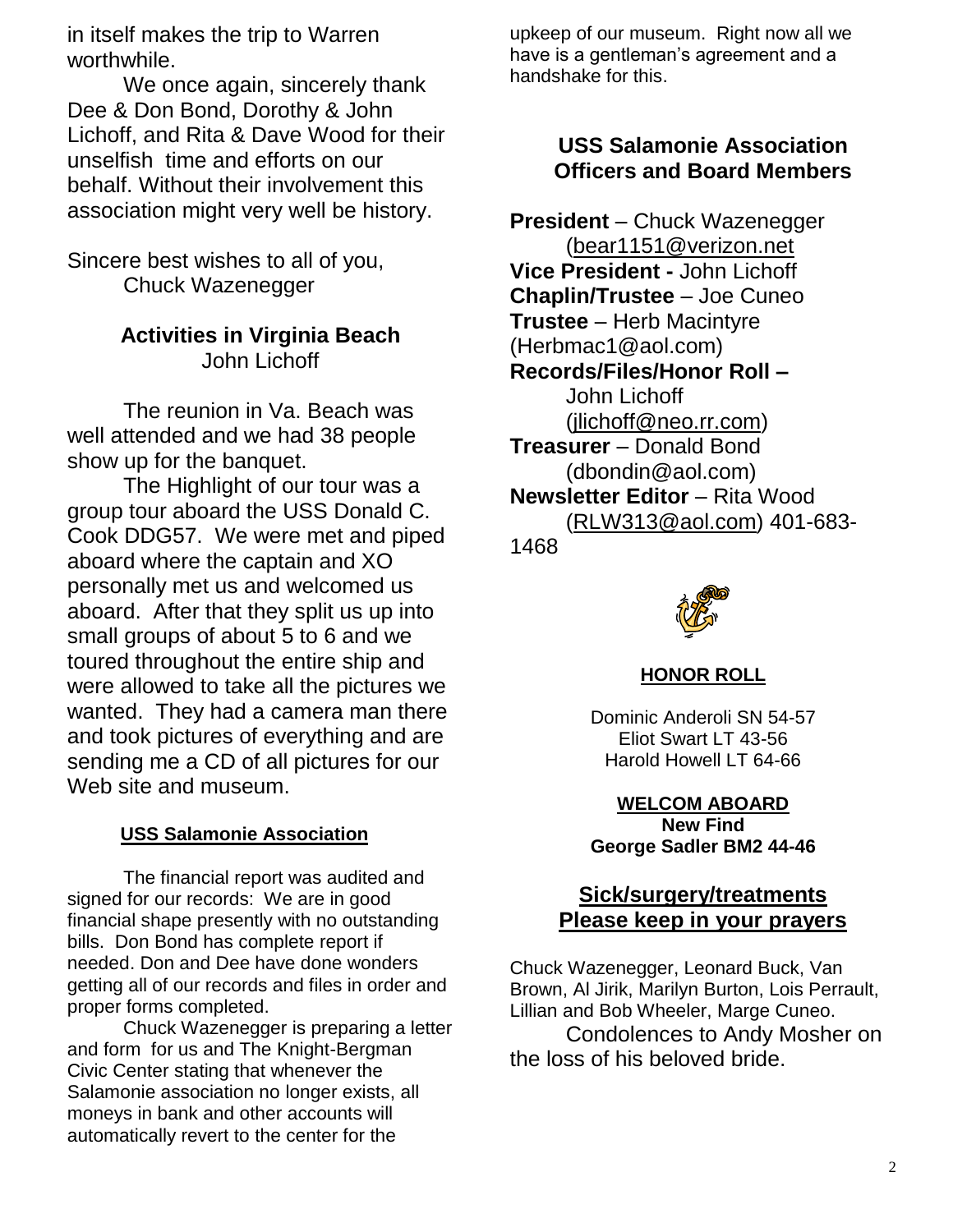

## **2014 Reunion**

**The 2014 reunion will be held in Wichita, Kansas from April 9-13, 2014. Enclosed are the Complete Reunion Package information and a registration form. We hope to see you there.**



## **A Report from Lilly Nutter**

I mailed our 1,230th box and the balance remaining is \$684.15.

With my eyes wearing out after only 100 years of use I write the barest essentials and I'm so thankful I can continue doing this. The thank you letters from them make it so very important to me. Your museum will have a mountain of letters to read after all this is over. Thanks for all you are doing this for them and our country.

You KNOW none of this would have been possible had it not been for you veterans. My, how I appreciate what you've done, not only for the troops, but for my life as well. I see what other century old folk here are like, without the inspiration you've been for me. Just pray for me that my eyes last a bit longer. However I still don't have a single ache or pain.

Our loving Father has blessed me so richly, providing folks like you to take care of me.

> Thanks, love & prayers. Lilly

## **WARREN INDIANA REUNION July 2013**

This year Don and Dee Bond are in charge of all activities and events for Warren, Indiana and Fourth of July festiveness.



**USS Salamonie Warren Reunion July 4, 5 and 6, 2013 4 th of July Celebration**

## **GUEST HOUSE INN**

730 West Logan Street Markle, IN Located off Exit 286 (formerly Exit 86) On I-69 (260) 758-8111 Room rate is \$49.99 per night plus tax.

This site was chosen because it offers a hospitality meeting room (beginning Thursday evening), a more complete continental breakfast, a separate lobby area, and a better "curb appearance". It has an elevator and showers only rooms (no tubs).

The hotel in Warren has no elevator, no meeting room and a moderate continental breakfast but reservations can be made there for the same price by calling (260)375-4888.

When you call for your reservation, make "SURE" to tell them that you are with the USS Salamonie group. Also, be sure to make your reservations soon as it's a "first come, first served" situation.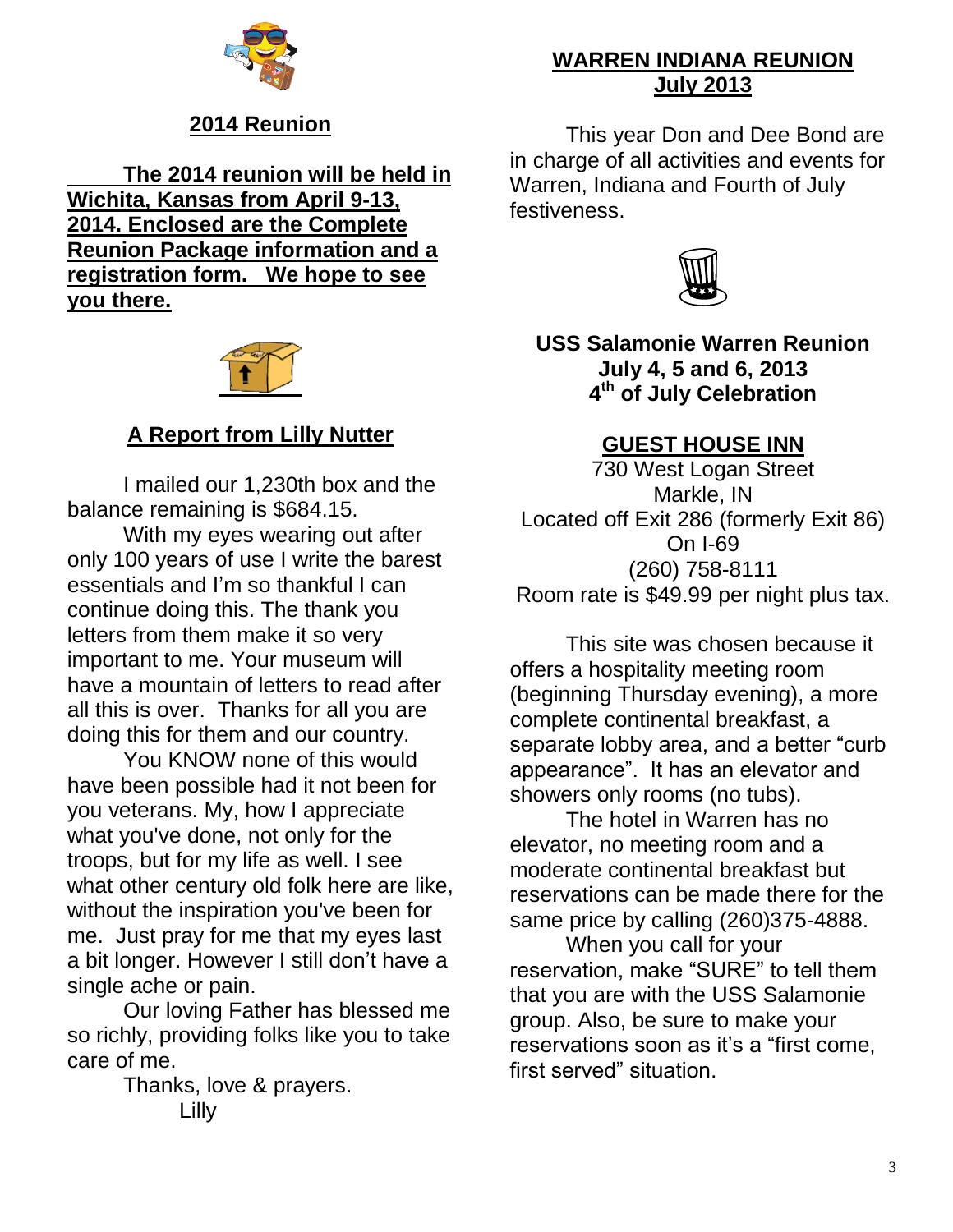The parade will be held on Friday, July 5, 2013. We'll meet at the clinic as in the past at 6:00 PM for the parade schedule to start at 7:00 PM. We have some beads but you can bring more beads or candy to throw out to the kids along the way.

The banquet will be held on Saturday, July 6, 2013 at 6:00 PM. The price is \$14.00 per person. Banquet reservations **must be made** through Don Bond at 574-533-8835 **by June 30, 2013** because we must confirm the number of meals. Payment can be made the night of the banquet or mailed to Don Bond at 18940 Fillmore Drive, Goshen, IN 46528.

On Saturday, July 6, 2013 instead of a cookout we will have an **OPEN HOUSE** at the Knight-Bergman Center serving cookies and punch. Both the Warren and Salamonie Museums will be open. We will serve either on the lawn or at a room in the Center from 11:00 AM to 1:00 PM.

#### **Some Notes of Interest**

Don and Dee Bond In the event of rain the parade will be held on July 6.

Karen plans to transport us by bus to the banquet. We will carpool to the old Comfort Inn Parking lot and she will both pick us up there and return us back to our cars after the banquet.

Available for purchase will be Ole Sal Books and 9 black Salamonie hats.

John Tolen of the Warren Boy Scouts has indicated that the Scouts will be honored to carry our flag in the parade.

If you have any questions call Don or Dee at 574-533.8835.

#### **NOTE BENE Check out the USS Salamonie Website maintained for us by Tom Applegate at: Salamonie.homestead.com**

#### **DUES**

Dues are now **\$25.00.**

Send this form along with your check made out to USS Salamonie Association to:

Don Bond, 18940 Filmore Drive, Goshen, IN 46528 574 533 8835.

#### USS Salamonie Association Dues 2013

Name:

Address:

City:

State: \_\_\_\_\_\_\_\_\_\_\_\_ ZIP: \_\_\_\_\_\_\_\_\_\_\_

Telephone:  $\blacksquare$ 

I want my newsletter by E Mail at:

#### **Remember that pour dues help to keep the Association afloat.**

 $\overline{\phantom{a}}$  , which is the set of the set of the set of the set of the set of the set of the set of the set of the set of the set of the set of the set of the set of the set of the set of the set of the set of the set of

Additional donations can be made for the: Knight-Bergman Civic Center Postage Fund Troop Care Packages



Things to do ASAP:

- Pay your 2013 dues
- Reserve a room for the Warren July Reunion
- Have a lovely Spring!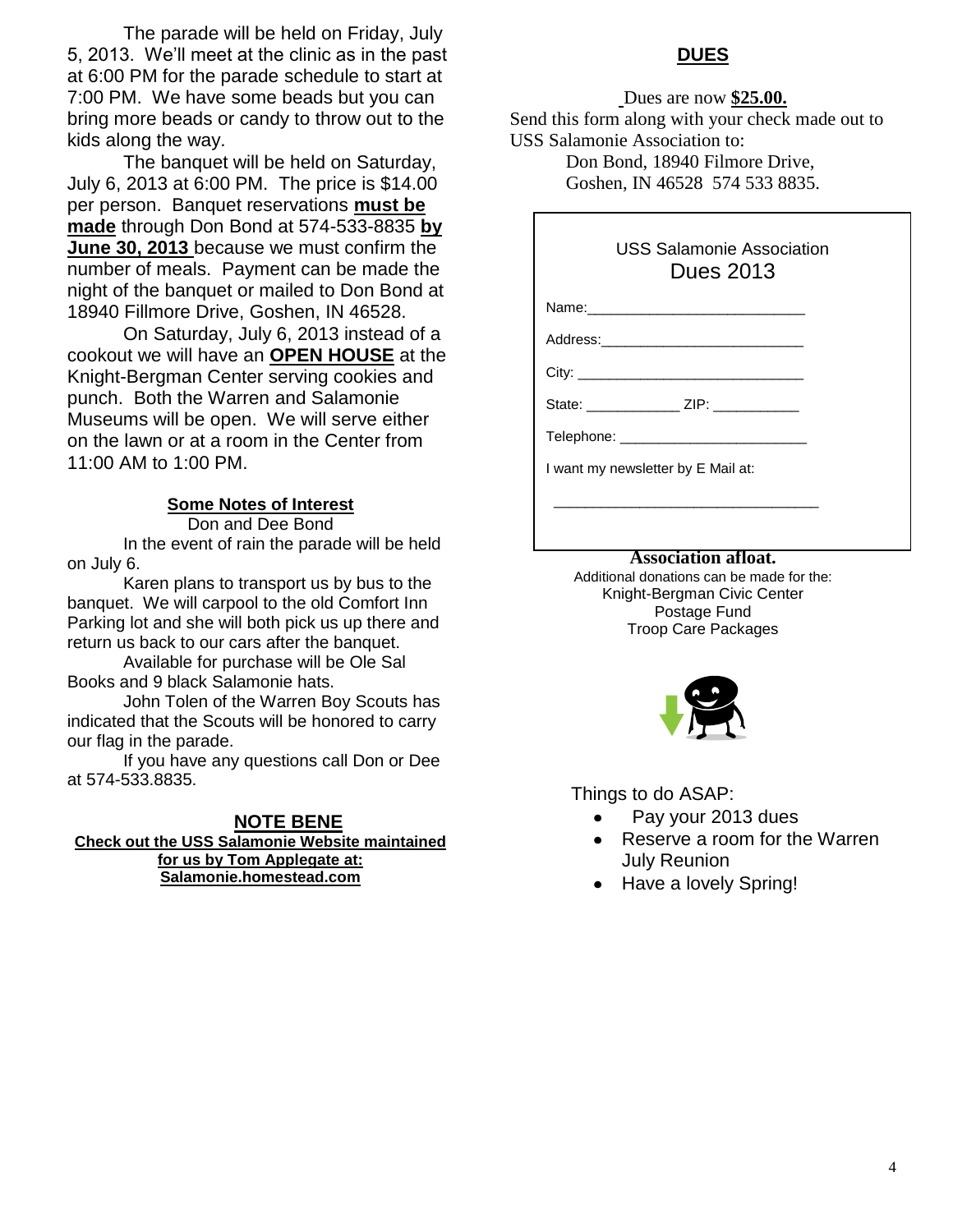## **Complete Reunion Package**

#### **Includes: 4 Nights at Clarion Inn & Suites**

#### 7 Attractions

**2 ½ Days of Area Transportation Breakfast each A.M**

 **5 Group Meals + Banquet Buffet - Hospitality Room is open daily -**

#### **Wednesday April 9, 2014**

 3:00 pm Check-in Clarion Inn & Suites 3:00 pm Hospitality Room Opens / Snacks 5:00 pm Everyone Meets in Hospitality Room 6:00 pm Dinner on own

#### **Thursday April 10, 2014**

- 9:45 am Motorcoach Pick up at hotel
- 10:45 am Cosmosphere and Space Center
- 12:00 pm Lunch (Turkey or Ham Sandwich, Chips & Drink)<br>1:00 pm Cosmosphere Digital Dome Theater Film
- 1:00 pm Cosmosphere Digital Dome Theater Film
- 2:00 pm Board and Depart for Salt Museum
- 2:30 pm Tour of Kansas Underground Salt Museum
- 4:45 pm Depart for Dinner at Amish Restaurant
- 5:15 pm Dinner at Carriage Crossing (Yoder Ks)
- 7:15 pm -Hospitality Room Opens

#### **Friday April 11, 2014**

- 9:30 am Motorcoach Pick up at hotel
- 10:00 am Cowtown Museum
- 12:00 pm Lunch at Bishops Family Dining (Buffet)
- 3:00 pm Back to Hotel
- 6:30 pm Diamond W Chuckwagon
- 9:15 pm Keeper of the Plains Memorial (Fire Display
- 9:45 pm -Hospitality Room Opens –

#### **Saturday April 12, 2014**

- 9:00 am Motorcoach Pick up at hotel
- 11:00 am Wyldewood Cellars Winery & Tasting
- 12:00 pm Lunch at DeFazio's Restaurant
- 1:30 pm Museum of World Treasures
- 3:00 pm Depart for Hotel / 3:30pm Arrive at Hotel **with 48 hours notice providing**
- 6:30 pm Banquet Dinner at Hotel / Cash Bar

**90% refunds for cancellations that the Attractions and Hotel refund DeeTours.**

**Free Airport Shuttle from Clarion Hotel 5am to 11pm**

> Lodging \$102.00



**– Balance Due 3/14/14**

# *AO-26* **USS SALAMONIE**

Wichita Ks. Reunion April 9-13, 2014

**Clarion Inn & Suites 5805 W. Kellogg Wichita Ks**







Apollo 13 **Capsule** 

## Complete Reunion Package Price PER PERSON:

TWO in Room: \$ 587

One in Room: \$ 819